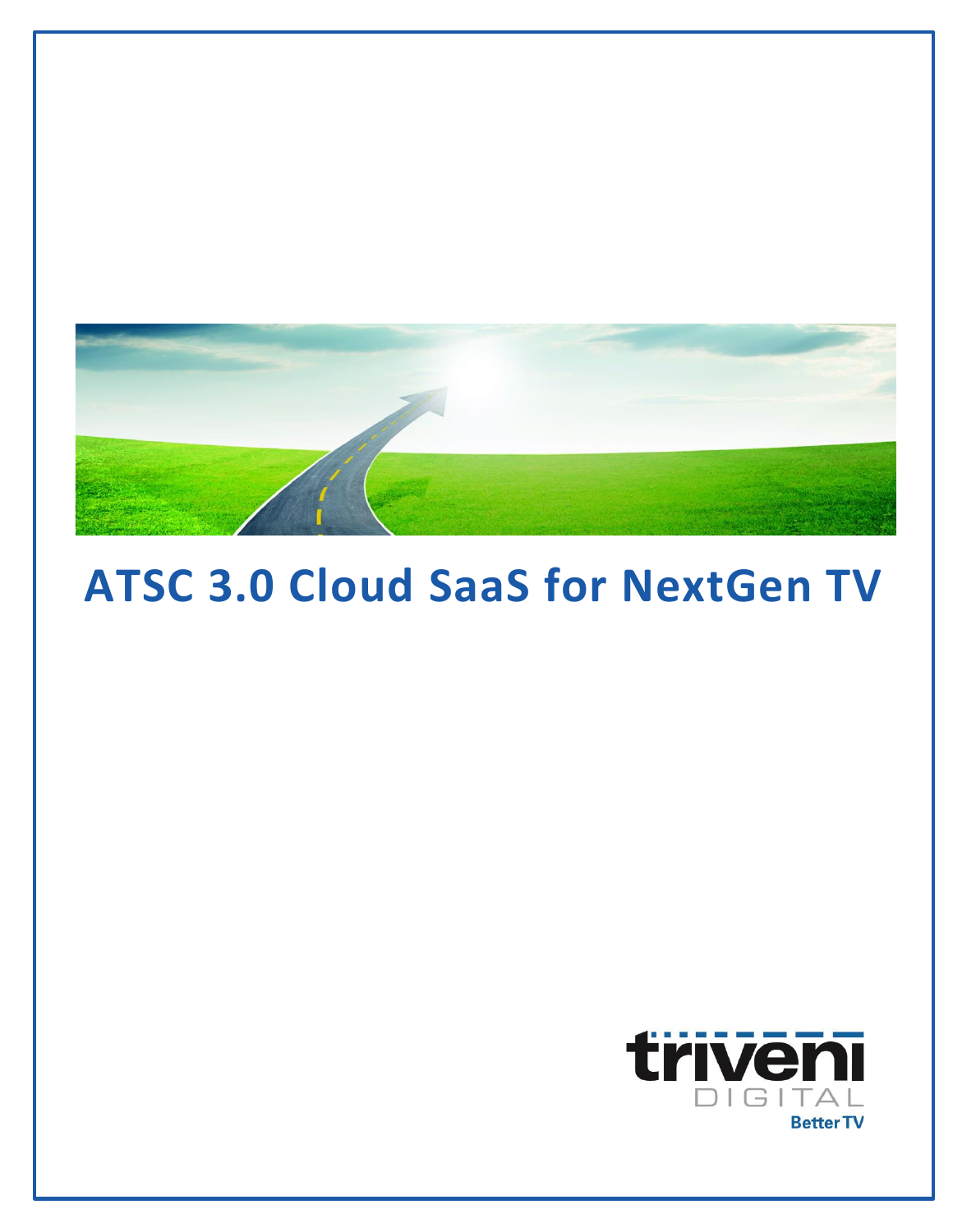

# **Introducing ATSC 3.0 Cloud** Software as a Service for NextGen TV Broadcasting

ATSC 3.0 deployments are underway. Broadcasters are excited about the many revenueenhancing opportunities that NextGen TV offers. And Triveni Digital is showcasing a new solution for streaming ATSC 3.0 from the cloud at the 2020 NAB Show.

## **For a Fast and Flexible Transition**

Integrating Triveni Digital's ATSC 3.0 Broadcast Gateway scheduler and GuideBuilder® XM ATSC 3.0 transport encoder with state-of-the-art thirdparty systems, ATSC 3.0 Cloud leverages the

**Streaming ATSC 3.0 is easier than ever with this new cloud-based SaaS.**

public cloud so broadcasters can launch NextGen TV services faster and more efficiently. In addition, the scalability and upgradeability of this new service ensure flexibility for future growth.



**Figure 1: ATSC 3.0 Cloud options**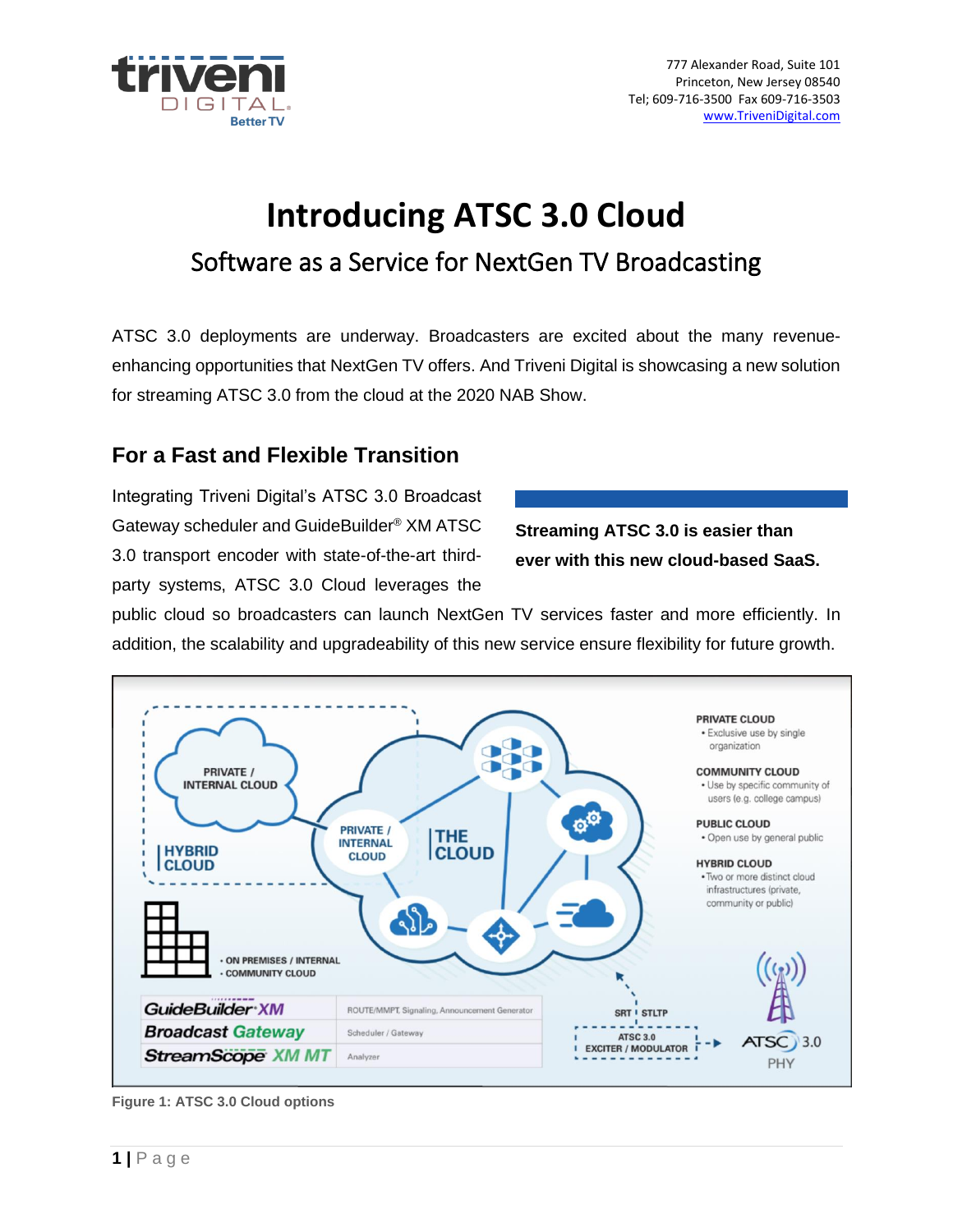

## **Economical Pricing Model**

ATSC 3.0 Cloud software as a service (SaaS), lowers broadcasters' cost-to-market for NextGen TV channels and services by reducing implementation and CapEx costs. This pay-asyou-go pricing model is especially valuable for broadcasters in small and midsize markets.

**ATSC 3.0 Cloud reduces the cost of transitioning to NextGen TV broadcasting.**

#### **Secure Cloud Communications**

ATSC 3.0 Cloud includes support for the Secure Reliable Transport (SRT) protocol to minimize the effects of jitter and bandwidth changes and ensure a secure communications path in the cloud. Using SRT, content is protected from contribution and distribution.

#### **U.S.-Based Support and Service**

Technical support is a key factor in the transition to NextGen TV. For more than 20 years, the Triveni Digital support team has been helping customers integrate our products with their broadcasting needs. From our headquarters in

**In surveys, customers often rate our technical support team as the best that they deal with.**

Princeton, New Jersey, they are instantly accessible to your engineering teams when needed for complex issue resolution.

#### **Proven ATSC 3.0 Expertise**

As one of the companies that helped create ATSC 3.0, Triveni Digital has been active in standards participation and leadership, helping to build the ATSC 3.0 technological ecosystem

**Triveni Digital is among the leaders in ATSC 3.0 development, testing, and implementation.**